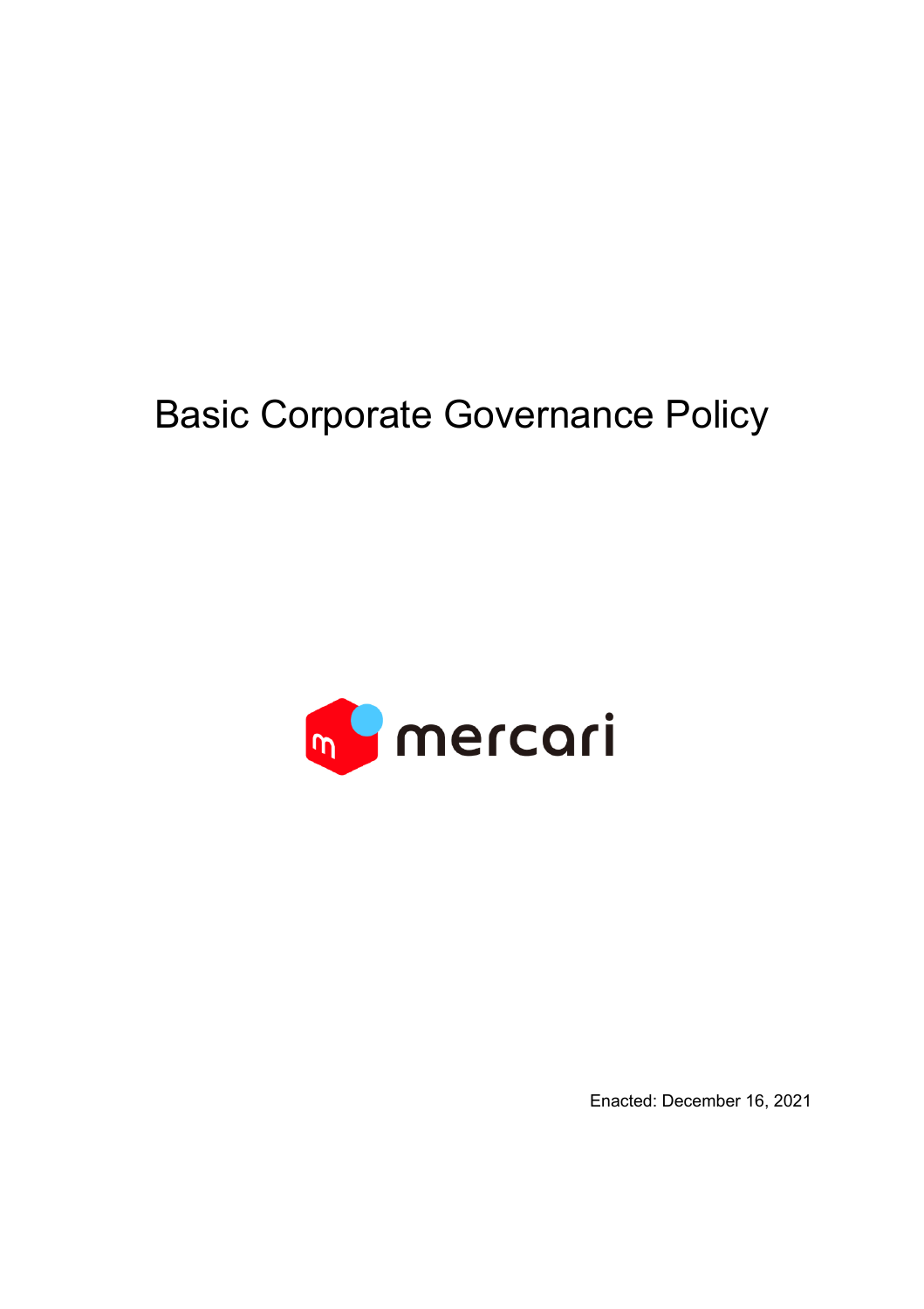# **Contents**

| 1. General Provisions<br>(1) Basic Approach to Governance and Purpose of this Policy [2.1, 2.2, 2.2.1, 3.1(i) (ii),<br>$4.1$ ] |                                                  |
|--------------------------------------------------------------------------------------------------------------------------------|--------------------------------------------------|
| 2. Ensuring Shareholder Rights and Fairness<br>(1) Ensuring Shareholder Rights                                                 | [1, 1.1, 1.1.3]                                  |
| (2) Dialogue with Shareholders                                                                                                 | $[1.2.1, 3, 3.1.1, 5, 5.1, 5.1.1, 5.1.2, 5.1.3]$ |
| (3) Shareholder Meeting                                                                                                        | $[1.1.1, 1.1.3, 1.2, 1.2.2, 1.2.3, 1.2.4,$       |
| 1.2.5, 3.1.2                                                                                                                   |                                                  |
| (4) Capital Structure                                                                                                          | [1.3, 1.6, 5.2]                                  |
| (5) Dividend Policy                                                                                                            | [1.3]                                            |
| (6) Cross-Shareholdings                                                                                                        | [1.4]                                            |
| (7) Transactions Between Relevant Parties                                                                                      | [1.7, 4.3]                                       |
| 3. Corporate Governance Structure                                                                                              |                                                  |
| (1) Organizational Design                                                                                                      | [4.10, 4.10.1]                                   |
| (2) Role of the Board of Directors                                                                                             | $[3.2.2, 4, 4.1, 4.1.1, 4.2.2, 4.3, 4.5,$        |
| $5.2.1$ ]                                                                                                                      |                                                  |
| (3) Composition of the Board of Directors                                                                                      | [4.6, 4.8, 4.11, 4.11.1]                         |
| (4) Board Evaluation                                                                                                           | [4.11, 4.11.3]                                   |
| (5) Role of the Audit and Supervisory Board                                                                                    | [3.2, 3.2.1, 3.2.2, 4.4, 4.4.1]                  |
| (6) Nomination and Remuneration Advisory Committee                                                                             | $[3.1(iii) (iv), 4.1.3, 4.3, 4.3.1, 4.3.2,$      |
| 4.10, 4.10.1, 4.11.1]                                                                                                          |                                                  |
| (7) Directors                                                                                                                  | [4.4.1, 4.5, 4.7, 4.8.1, 4.8.2, 4.11.2, 4.12,    |
| 4.13.1                                                                                                                         |                                                  |
| (8) Audit and Supervisory Board Members                                                                                        | [4.4, 4.5, 4.11.2, 4.13.1]                       |
| (9) Support Structure                                                                                                          | [4.12.1, 4.13.1, 4.13.2, 4.13.3]                 |
| (10) Determination of Candidates for Director Positions                                                                        | [3.1(iv) (v), 4.3.1, 4.9, 4.11.1]                |
| (11) Dismissal of Directors                                                                                                    | [3.1(v), 4.3.1, 4.3.3]                           |
| (12) Director Remuneration                                                                                                     | [3.1(iii), 4.2, 4.2.1]                           |
| (13) Director Training                                                                                                         | [4.14, 4.14.1, 4.14.2]                           |
| (14) Risk Management Structure                                                                                                 | [4.3, 4.3.4]                                     |
| 4. Proper Collaboration with Non-Shareholder Stakeholders                                                                      |                                                  |
| (1) Initiatives Towards Sustainability                                                                                         | [2, 2.3, 2.3.1, 3.1.3, 4, 4.2.2]                 |
| (2) Ensuring Internal Diversity                                                                                                | [2.4, 2.4.1]                                     |
| (3) Internal Whistleblowing System                                                                                             | [2.5, 2.5.1]                                     |

\*The applicable corporate governance code(s) are shown inside the brackets: [ ]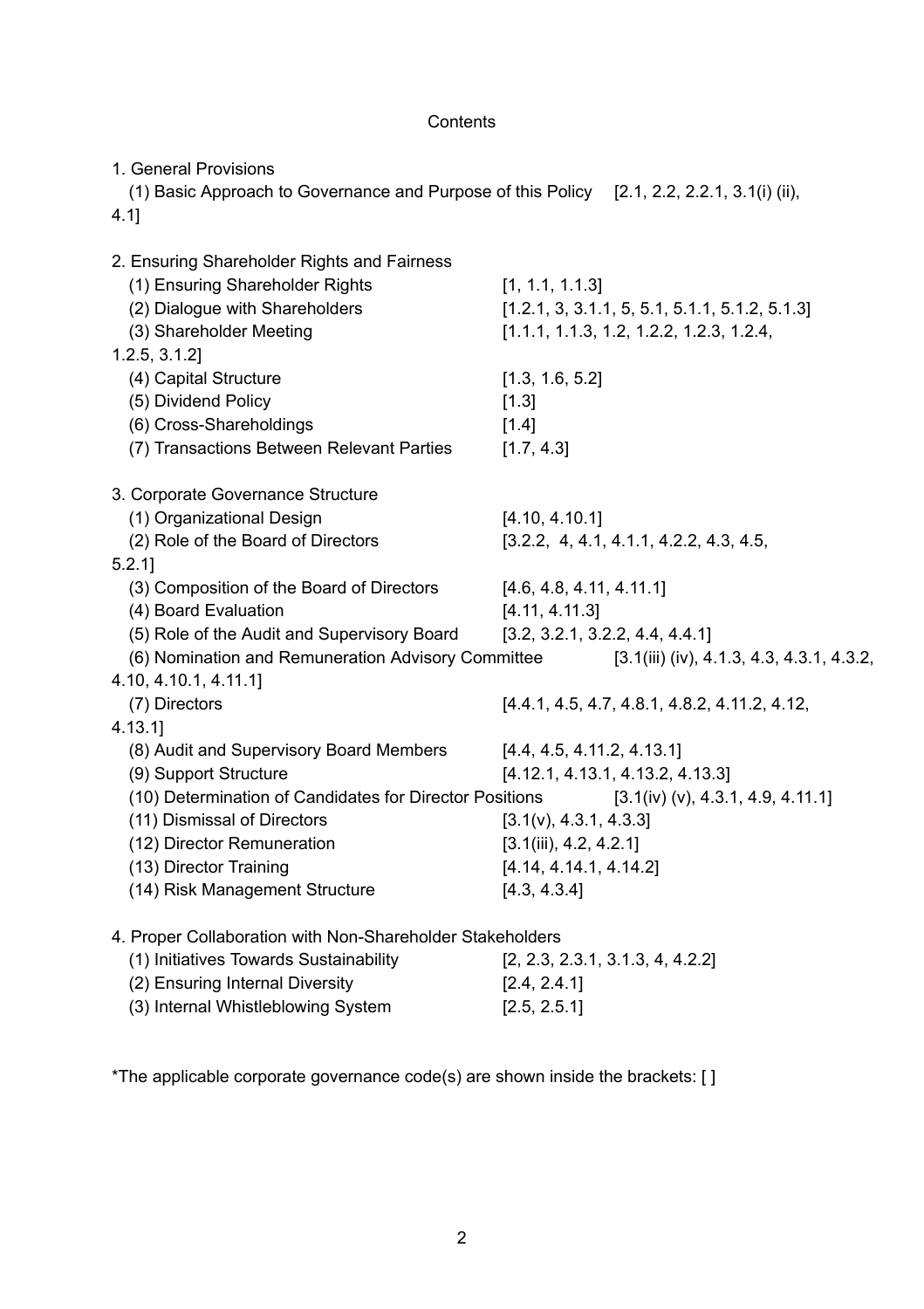#### 1. General Provisions

(1) Basic Approach to Governance and Purpose of this Policy [2.1, 2.2, 2.2.1, 3.1(i)

- (ii), 4.1]
- To achieve our mission of "create value in a global marketplace where anyone can buy & sell," Mercari (the "Company") and Mercari Group (the "Group") aim to contribute to society by creating a circular economy based on our values of Go Bold, All for One, and Be a Pro. We believe that in order to acquire the trust of stakeholders and sustainably enhance our corporate value, it is essential to improve the fairness and transparency of management and promote sound risk-taking by continuously enhancing our corporate governance structure.

We have established a basic corporate governance policy with the goals of comprehensively stipulating corporate governance measures, continuously discussing and improving them, and enhancing their effectiveness.

- 2. Ensuring Shareholder Rights and Fairness
	- (1) Ensuring Shareholder Rights [1, 1.1, 1.1.3]
		- The Group strives to ensure fair treatment for all shareholders (including minority shareholders and foreign shareholders) as appropriate to the holdings of each shareholder, as well as ensure shareholders' rights, including their right to vote at the Shareholder Meeting.
	- (2) Dialogue with Shareholders [1.2.1, 3, 3.1.1, 5, 5.1, 5.1.1, 5.1.2, 5.1.3]
		- The Group conducts timely and fair information disclosure, and by having constructive dialogue with shareholders, also strives to improve corporate value over the mid- to long-term.
		- In holding dialogues with shareholders, the Group's basic policy is to uphold all laws and related regulations and avoid sharing insider information. Information to be shared at dialogues is cleared with our own legal department as well as external experts as necessary.
		- IR shall be the point of contact for shareholders. IR will field inquiries from shareholders within reason and with consideration to requests from shareholders and the objective of the inquiry. Furthermore, in promoting constructive dialogue with shareholders, IR and other related departments/teams work closely together, including periodically holding opinion and information sharing sessions.
		- As part of the shareholder dialogue initiative, IR strives for improvement through consideration of the shareholder opinions and concerns revealed during the dialogues, as well as providing related feedback to directors and vice presidents.
		- The Group operates within the IT industry, a business area characterized by rapid changes in technology and environment. As such, we believe that setting specific and concrete mid- to long-term strategies is not best practice for our company. Instead, through IR activities, we explain our mid- to long-term business strategy to shareholders and investors, and earn their understanding in that way.
	- (3) Shareholder Meeting [1.1.1, 1.1.3, 1.2, 1.2.2, 1.2.3, 1.2.4, 1.2.5, 3.1.2]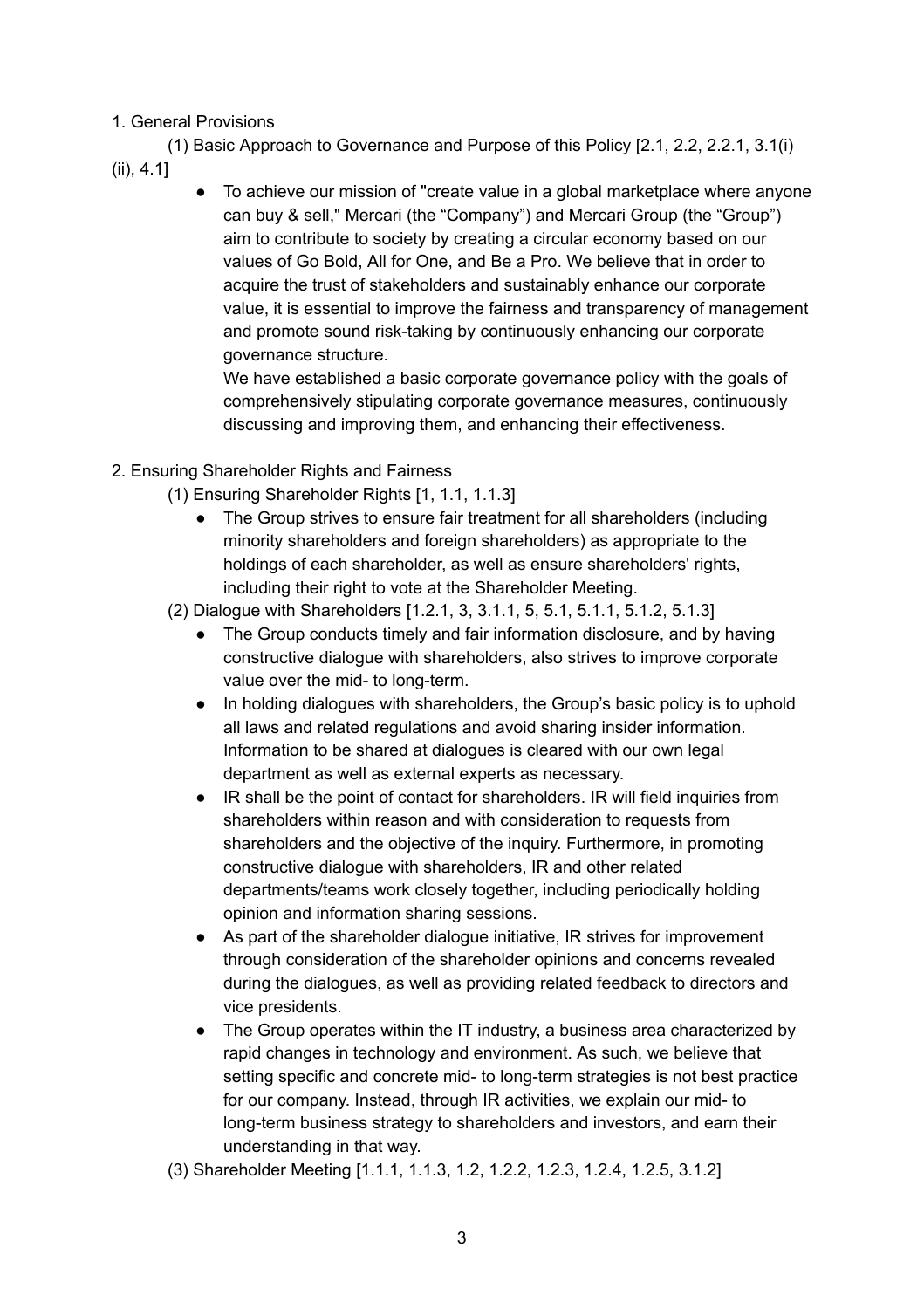- The Shareholder Meeting is the Company's highest decision-making body, and we strive to ensure that business decisions made at the event reflect shareholders' wishes to the greatest extent possible.
- We make sure that the schedule for the Shareholder Meeting and related events allows shareholders to properly exercise their voting rights. In order for shareholders to have sufficient time to consider agenda items, we send out a Notification of Shareholder Meeting as soon as possible upon ensuring the appropriateness of the information to be sent. We also release this information publicly before sending out the Notification.
- In order to ensure that all shareholders can properly exercise their voting rights, we strive to improve convenience for shareholders through such measures as translating the Notification of Shareholder Meeting into English, and enabling voting to be done electronically.
- In cases where institutional investors hold shares in the name of a trust bank or other institution and wish to exercise their right to vote or other shareholder rights at the Shareholder Meeting, we will coordinate with the trust bank or other institution in advance.
- With regard to voting rights at the Shareholder Meeting, if an item is met with overwhelming votes against, we will analyze the reason and consider whether a response is necessary at the next Board of Directors meeting.
- (4) Capital Structure [1.3, 1.6, 5.2]
	- As the Group is currently still growing, we prioritize capital investments in our mid- to long-term growth. On the other hand, we are also striving to realize both returns for our shareholders and ample retained earnings in the long term. Additionally, in cases where the implementation of a capital policy will shift control or greatly dilute shares, the necessity and rationality of the policy will be discussed in depth by the Board of Directors, after which we will follow the Companies Act, the Financial Instrument and Exchange Act, and Tokyo Stock Exchange regulations, and upon thorough explanation to shareholders, we will proceed in a legal and fair manner.
- (5) Dividend Policy [1.3]
	- The Group considers the simultaneous pursuit of shareholder returns, the strengthening of our financial structure, and the securing of our competitiveness to be key management issues. At present, the Group is still growing. As such, we seek to accumulate substantial retained earnings that can be channeled into investment, thereby expanding and further optimizing our business. In the future, we will consider how we can return this profit to investors while giving due consideration to the fiscal year results of each business.
- (6) Cross-Shareholdings [1.4]
	- As a general rule, the Group does not retain cross-shareholdings.
	- If we do retain another listed company's shares, we will hold the minimum amount necessary; in addition to forging synergies between their company and ours, we will carefully consider our reason for retaining those shares, including the company's growth potential, associated risks, and returns such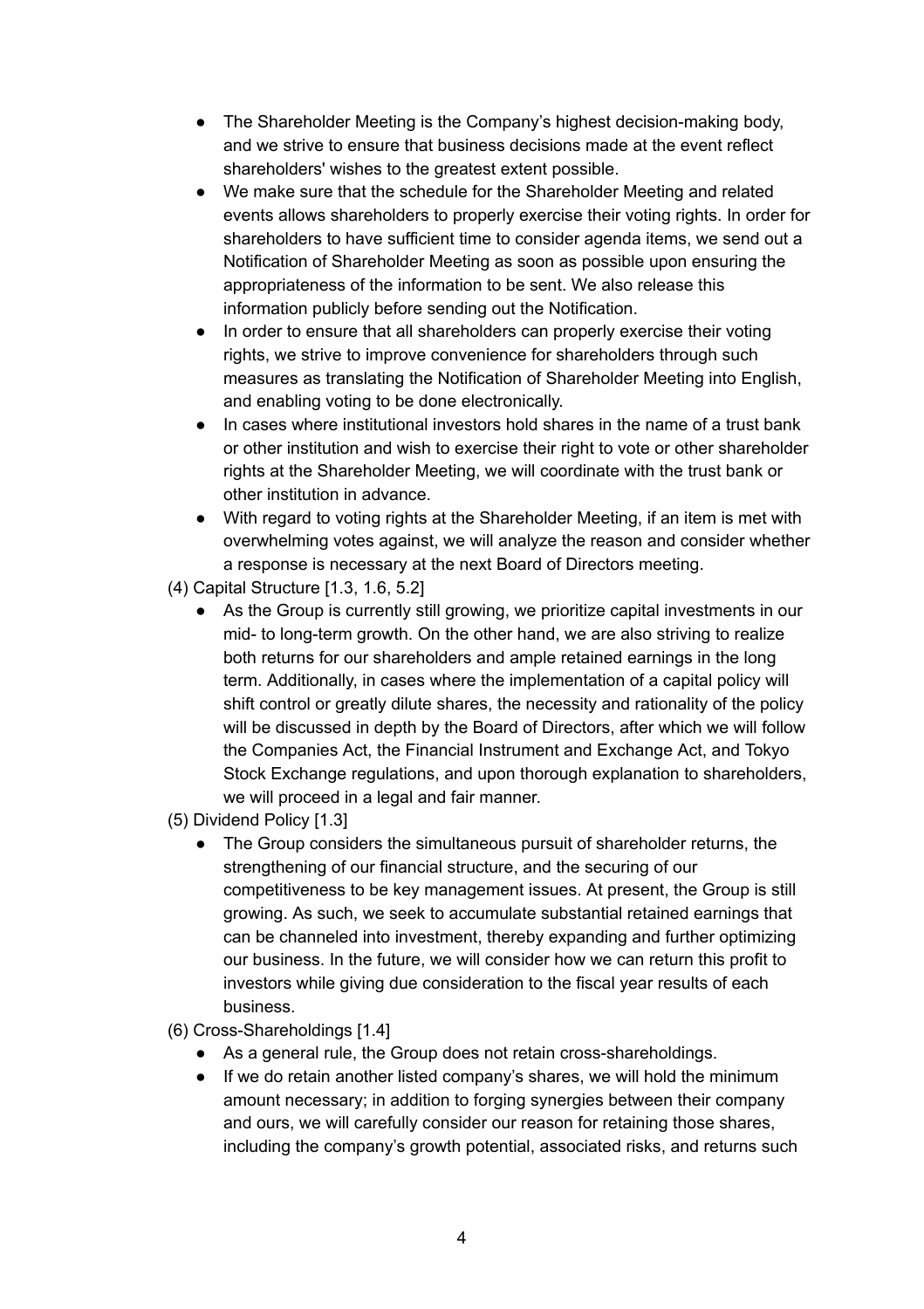as dividends. The Board of Directors will make a decision on whether to retain the shares based on these factors.

- Periodically, the Board of Directors will re-examine the rationality of retaining cross-shareholdings. If there are shares that no longer make sense for us to hold, we will make the decision to divest with due consideration for the given company's situation.
- When exercising our voting rights at a company in which we retain shares, we will cast our vote, for or against, based on whether or not each item satisfies our position as a shareholder; we will not cast our vote based on our business relationship with the company.
- (7) Related Party Transactions [1.7, 4.3]
	- Transactions that pose a conflict of interest between directors/the Company and transactions by directors in competition with the Company require resolution by the Board of Directors. Directors who have a vested interest in that resolution are prohibited from participating in the resolution process.
	- In addition, the Company confirms the necessity of any transaction by related parties beforehand, as well as the conditions and the propriety of the method for deciding to conduct such transaction. For any transactions that are determined particularly important, the Board will adequately deliberate regarding their necessity and appropriateness before approving.

## **Corporate Governance Structure**

(1) IOrganizational Design [4.10, 4.10.1]

• The Company adopts the "Company with the Audit and Supervisory Board" structure as defined in the Companies Act. The Company aims to enrich its corporate governance and contribute to enhancing its corporate value in the mid-to-long term with a system that incorporates a board of directors, made up of directors who have thorough knowledge of the Company's business and outside directors who provide objective perspectives. The board makes decisions regarding basic management policies and execution of essential business operations, while separating supervision and execution and promoting the transfer of business execution authority to the executive division centered around senior vice presidents. The Company also has an Audit and Supervisory Board, which independently oversees the directors' execution of duties.

Furthermore, by establishing a Nomination and Remuneration Advisory Committee, of which outside directors make up the majority of members, the Company ensures fairness, transparency, and objectivity in procedures regarding such decisions as nomination and remuneration of directors and senior vice presidents.

(2) Role of the Board of Directors [3.2.2, 4, 4.1, 4.1.1, 4.2.2, 4.3, 4.5, 5.2.1]

- The Board of Directors carries out the following three responsibilities.
	- Achieving our mission of "Create value in a global marketplace where anyone can buy & sell"
	- Achieving efficient and effective corporate governance in order to maximize profits for our shareholders and all stakeholders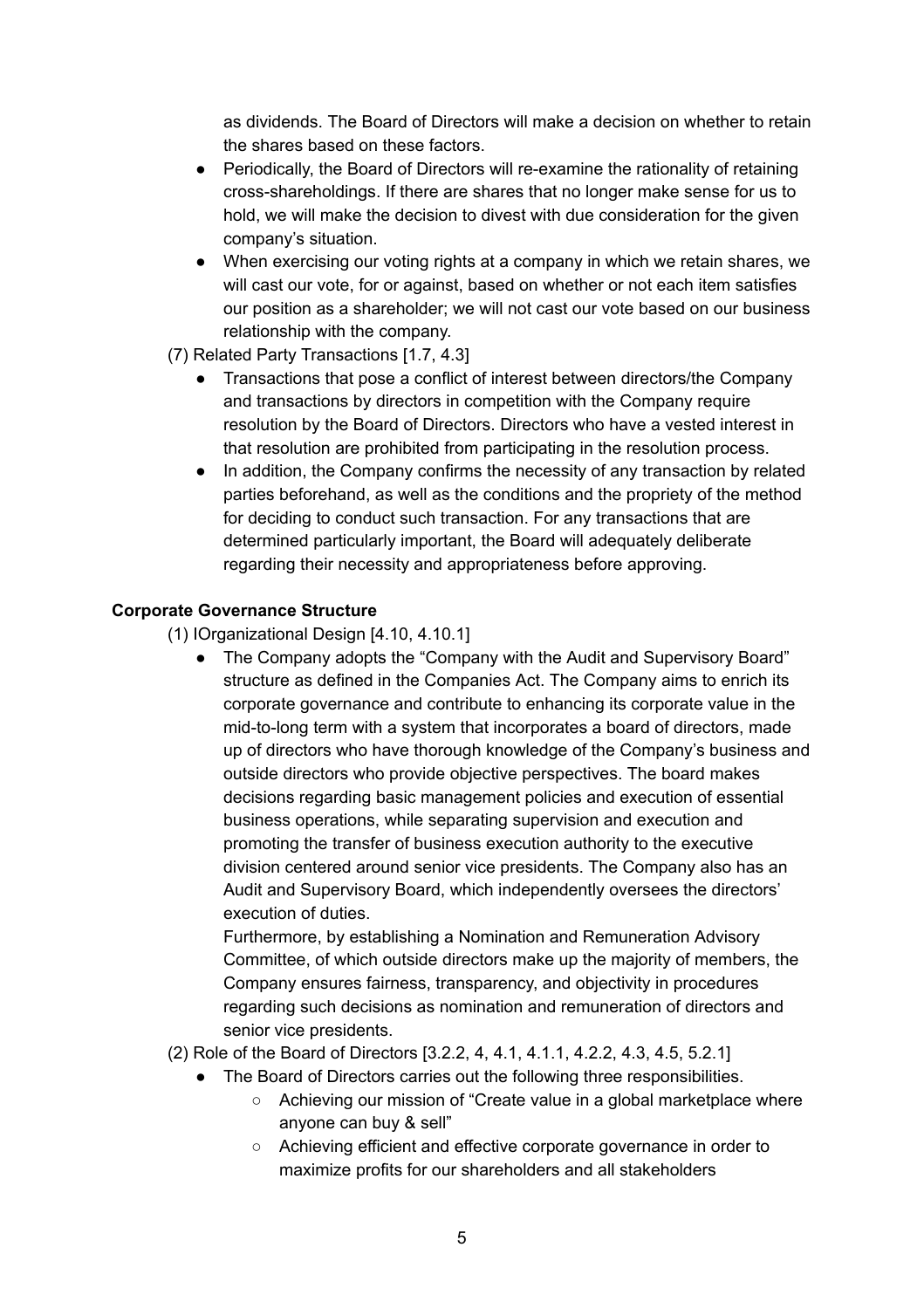- Achieving sustainable growth for the Company
- To fulfill these responsibilities, the Board of Directors strategically guides the Company, demonstrates supervision of all management matters, ensures fairness and transparency of management, and makes important business execution decisions.
- Also, through internal regulations, the Board of Directors clearly defines the matters within its scope of decision-making. Furthermore, in order to render speedy decisions with regard to business execution, the Senior Executive Committee and the individual senior vice presidents are afforded decision-making authority.
- To ensure that business is executed efficiently under the proper internal controls, the Board of Directors has defined the basic policy for internal control systems; creates the infrastructure necessary for compliance, risk management, and other such systems; and monitors their operation.
- The Board of Directors determines the basic policy for how the Group's business portfolio and management resources (capital, human resources, intellectual property, etc.) should be allocated, and monitors the execution of that policy.
- The Board of Directors takes the necessary actions to ensure that it can be appropriately audited by outside accounting auditors.
- (3) Composition of the Board of Directors [4.6, 4.8, 4.11, 4.11.2]
	- The Company endeavors to have a monitoring-oriented Board of Directors. In order to ensure fair and transparent management, the Company recruits people for the position of outside director who are the best fit for debating management strategy and monitoring the execution of business. The Company appoints directors such that outside directors comprise the majority of Board members.
	- The Company appoints directors such that the Board is equipped with the knowledge, experience, and abilities necessary to fulfill its responsibilities.
	- Given the nature of our business and the growth stage of the Company at the time of appointment, the Company appoints directors such that the Board is sufficiently diverse in terms of background, expertise, gender, and other such factors.
- (4) Board Evaluation [4.11, 4.11.3]
	- Each year, the Board of Directors analyzes and evaluates its effectiveness, and publishes a summary of the results. Also, the board creates an improvement plan based on the evaluation results, which it puts into practice for the following year.
- (5) Role of the Audit and Supervisory Board [3.2, 3.2.1, 3.1.2, 4.4, 4.4.1]
	- The Audit and Supervisory Board acts as an organization independent from senior management and audits such things as the directors' and vice presidents' execution of duties, the Company's internal controls system, and accounting.
	- The Audit and Supervisory Board creates the standards by which accounting auditors are evaluated. Once per year, based on those standards, the Audit and Supervisory Board evaluates the independence and expertise of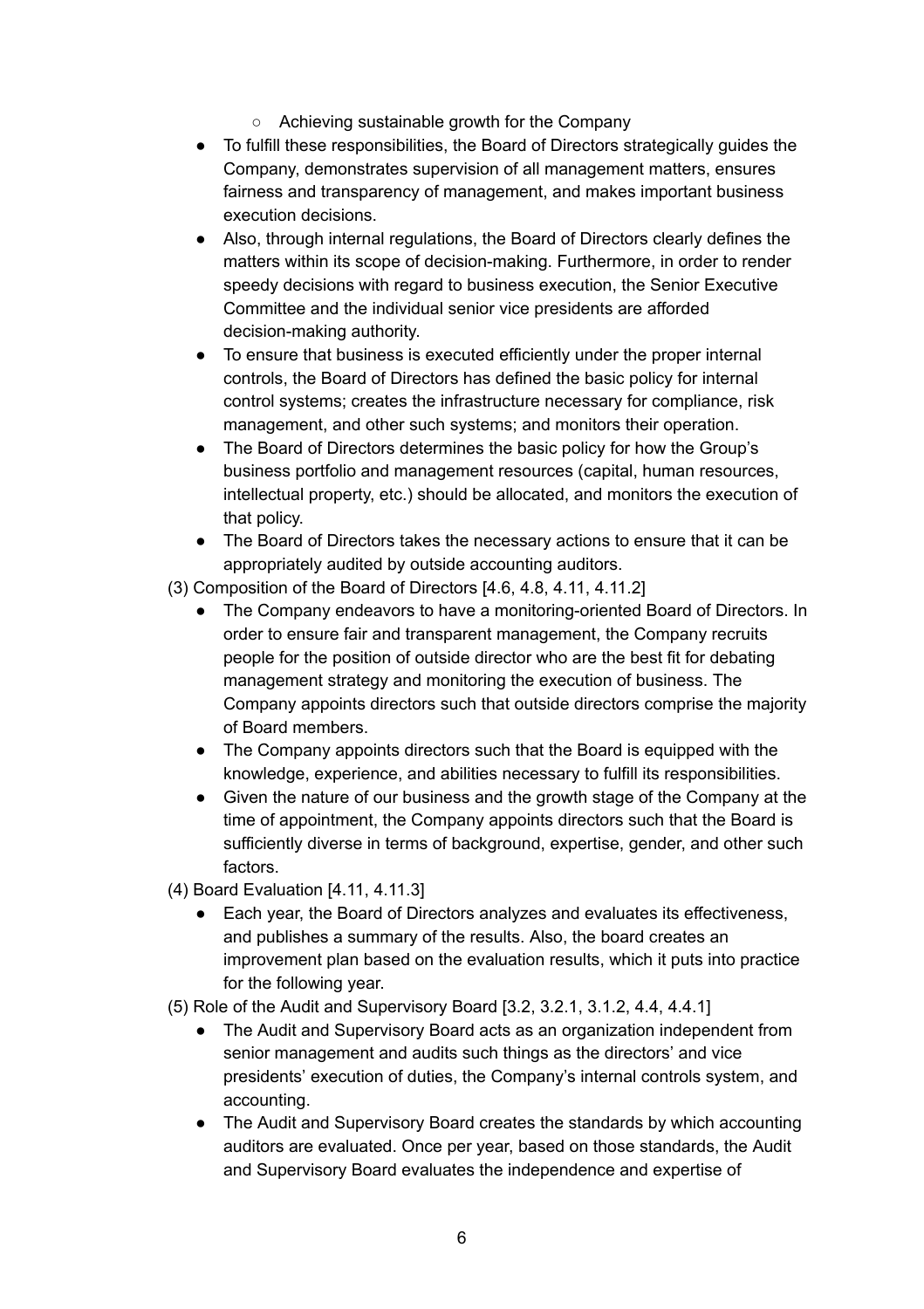accounting auditors, and determines the content of proposals made to the Shareholder Meeting regarding the appointment/dismissal of accounting auditors.

- Recognizing that outside directors are independent from the Company's management, the Audit and Supervisory Board maintains collaboration with the outside directors sufficient to allow for the seamless sharing of information.
- The Audit and Supervisory Board maintains close contact with related departments/teams, such as finance and internal auditing, and collects information as is necessary and sufficient to conduct fair auditing.
- The Audit and Supervisory Board deliberates to determine the remuneration of Board members from within the total remuneration range for all members, which is determined at the Shareholder Meeting. Audit and Supervisory Board members' remuneration will be limited to base remuneration, based on their role.
- The Audit and Supervisory Board holds a regular meeting with accounting auditors and the manager of the Internal Audit Division once every quarter, and in the last month of each fiscal year.

(6) Nomination and Remuneration Advisory Committee [3.1(iii)(iv), 4.1.3, 4.3, 4.3.1,

4.3.2, 4.10, 4.10.1, 4.11.1]

- The Nomination and Remuneration Advisory Committee is composed of at least three directors, of which the majority are outside directors, who have been elected by a resolution of the Board of Directors.
- The Nomination and Remuneration Advisory Committee deliberates on the following matters to create proposals for the Board of Directors.
	- Matters related to the selection or dismissal of directors (matters requiring resolution at the Shareholder Meeting)
	- Matters related to the selection or dismissal of senior vice presidents
	- Matters related to the selection or removal of the Board's representative director
	- Matters related to the selection or removal of titled directors
	- Matters related to remuneration systems/policies and individual remuneration for directors and senior vice presidents
	- Matters related to directors' remuneration amounts (matters requiring resolution at the Shareholder Meeting)
	- Matters related to succession plans (including development)
	- Other important business matters that the Board recognizes as requiring the Nomination and Remuneration Advisory Committee's advice
- The Nomination and Remuneration Advisory Committee also deliberates on the following matters and offers opinions to the Audit and Supervisory Board as necessary.
	- Matters related to the selection or dismissal of Audit and Supervisory Board members (matters requiring resolution at the Shareholder Meeting)
	- Matters related to remuneration systems/policies and individual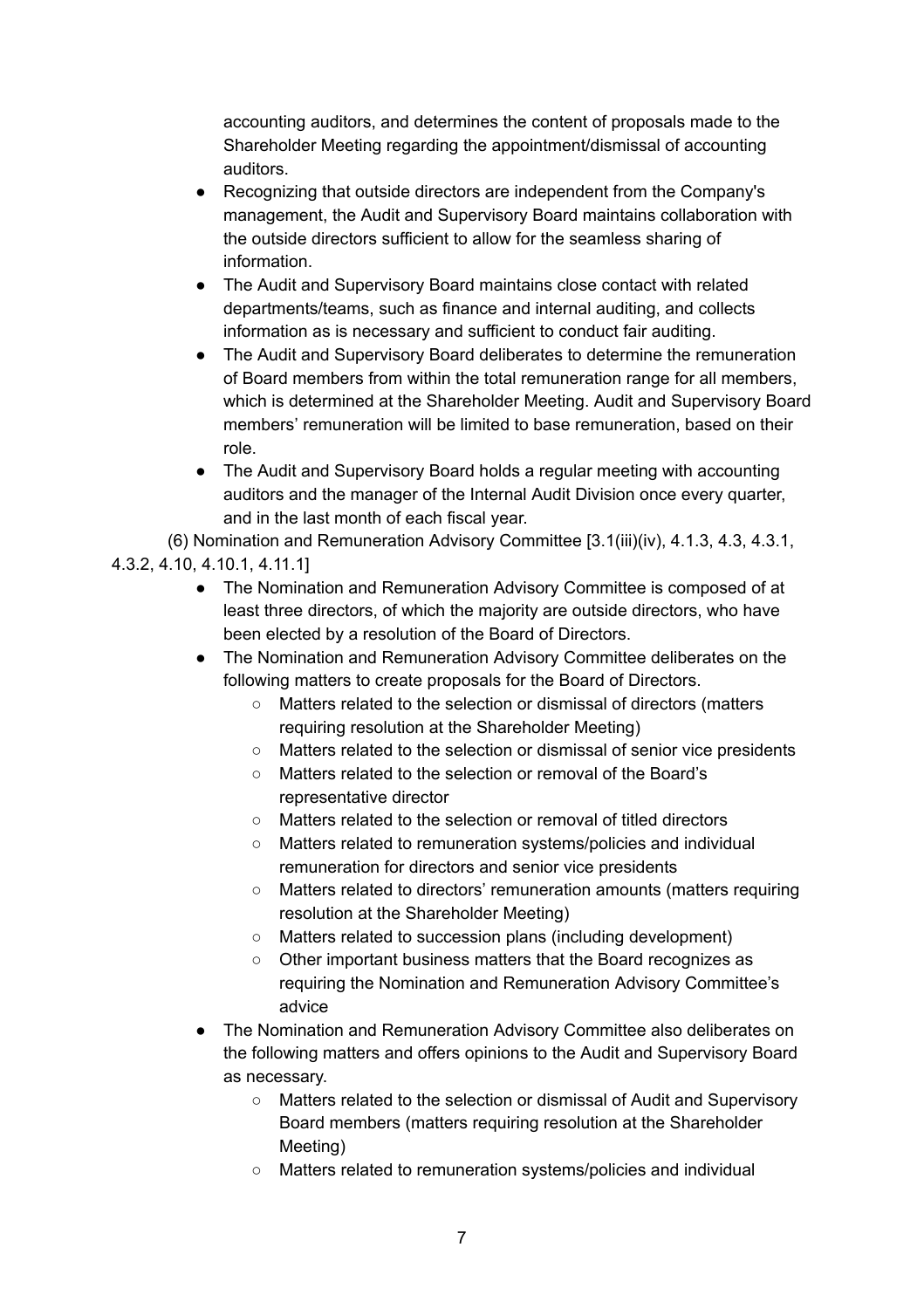remuneration for Audit and Supervisory Board members

- (7) Directors [4.4.1, 4.5, 4.7, 4.8.1, 4.8.2, 4.11.2, 4.12, 4.13.1]
	- Directors, recognizing their fiduciary responsibility, help make decisions critical to the Company's sustainable growth-oriented business strategies. In making these decisions, directors look at the future of the Company with consideration to changes in the market and the industry from a mid- to long-term perspective, also taking their broad and diverse wealth of experience into account. Furthermore, directors have a responsibility to the management of the Company and conduct monitoring of the status of business execution.
	- Directors consistently strive to put our corporate philosophy into practice, and have the insight, high ethical standards, fairness, and integrity necessary to hold the position of director.
	- In addition to aggregating sufficient information to properly execute their duties, directors use their individual values, ethical standards, experience, and knowledge in order to proactively speak, and freely and constructively debate at Board of Directors meetings.
	- Directors may concurrently hold executive positions at other companies as long as it does not affect the execution of their duties at the Company. The status of noteworthy concurrent directors will be recorded in the Notification of Shareholder Meeting.
	- Outside directors utilize their experience and knowledge from an independent standpoint to carry out management oversight, management advice, and conflict of interest oversight functions. Additionally, they echo the opinions of stakeholders to the Board of Directors.
	- Seeking to strengthen the management oversight function, outside directors and Audit and Supervisory Board members periodically hold a joint meeting where they exchange information and share common issues.
- (8) Audit and Supervisory Board Members [4.4, 4.5, 4.11.2, 4.13.1]
	- Audit and Supervisory Board Members, recognizing their fiduciary responsibility, strive for the improvement of sustainable corporate value and ensuring the health of the company, and carry out their duties as auditors.
	- Audit and Supervisory Board members oversee both the business and accounting based on the relevant laws.
	- Audit and Supervisory Board members audit directors' and the Board of Directors' business execution and oversight duties for both legality and appropriateness.
	- Audit and Supervisory Board members have the right to oversee the business execution of directors, select or dismiss accounting auditors, and audit the remuneration of accounting auditors.
	- Audit and Supervisory Board members monitor and verify the decision-making of the Board of Directors, as well as the structure and operating status of internal controls systems.
	- Audit and Supervisory Board members strive to acquire and deepen the knowledge necessary to properly fulfill their role and duties.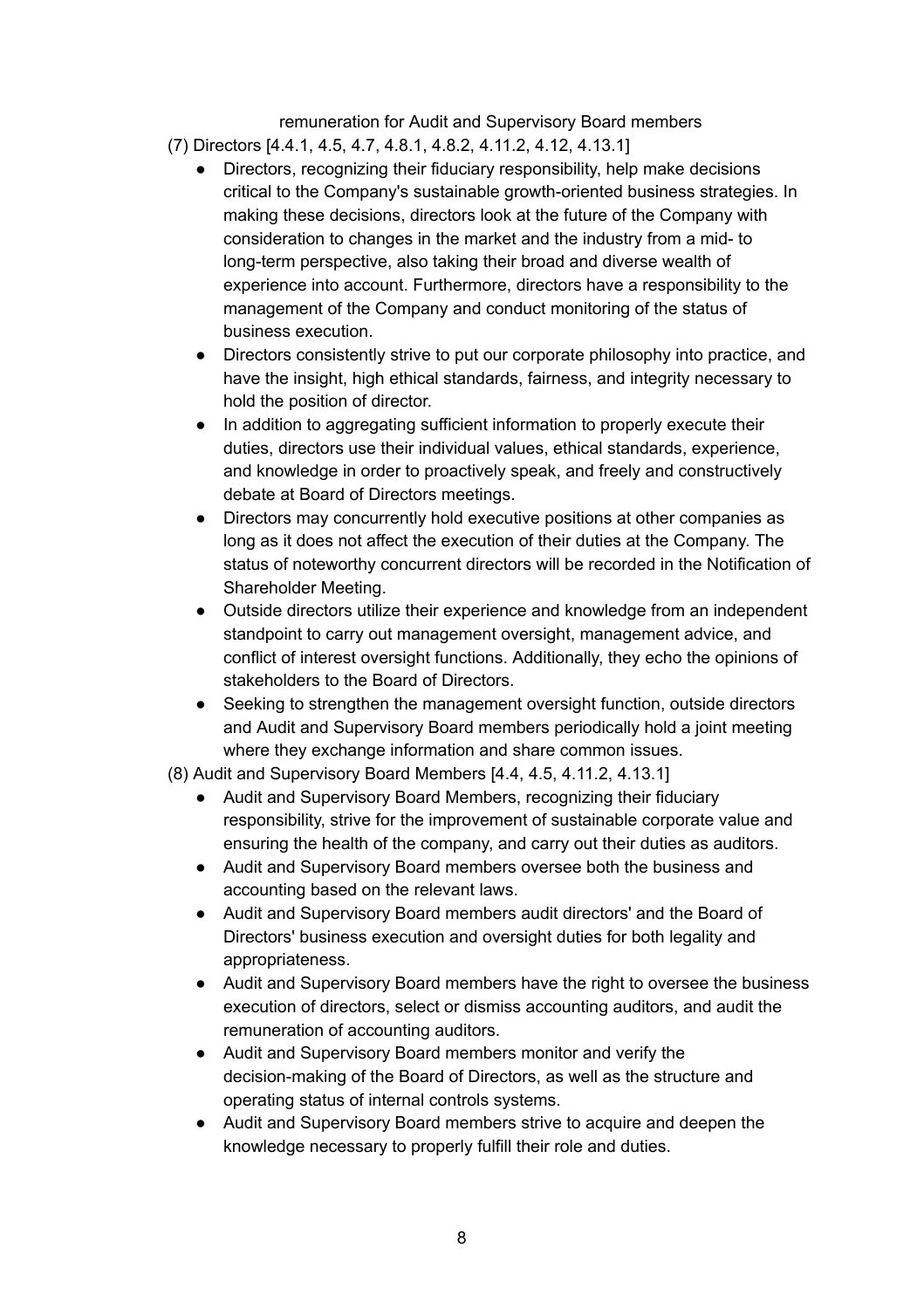- Audit and Supervisory Board members may concurrently hold executive positions at other companies as long as it does not affect the execution of their duties at the Company. The status of concurrent Audit and Supervisory Board members will be recorded in the Notification of Shareholder Meeting.
- (9) Support Structure [4.12.1, 4.13.1, 4.13.2, 4.13.3]
	- A Board of Directors Office is established with the goal of improving the deliberation function of the Board of Directors, and operates as follows.
		- Create the annual schedule for the Board of Directors and make an annual plan for the matters to be discussed.
		- Provide enough time for the Board of Directors to thoroughly discuss each matter.
		- Distribute any documents or materials related to matters for discussion well in advance of the next Board of Directors meeting.
		- In addition to the above, the Board of Directors Office will regularly provide information necessary to the decision-making function of all directors, including outside directors, by providing an onboarding program for new directors, answering any questions the directors may have in advance of the meeting after looking over documents or materials, and through free discussion.
	- The Company has established a specialist-led Audit and Supervisory Board Office to assist with the duties of Audit and Supervisory Board members and support their activities.
		- The Audit and Supervisory Board Office works both under the Audit and Supervisory Board and strives to ensure independence from senior management when they are performing their duties.
	- If asked, the Internal Audit Division and other administrative bodies will not hesitate to provide information necessary for directors and Audit and Supervisory Board members to perform their work.
	- The Company secures the budget deemed necessary for directors and Audit and Supervisory Board members to perform their work.

(10) Determination of Candidates for Director Positions [3.1(iv) (v), 4.3.1, 4.9, 4.11.1]

- Determination Process
	- In determining whether a candidate will be able to sufficiently carry out their duties as a director, the Nomination and Remuneration Advisory Committee conducts resume screenings, interviews, and reference checks based on the selection criteria, deliberates among the committee, and proposes their findings to the Board of Directors.
	- When considering candidates for reappointment, the evaluation they received during their time as director is also taken into consideration. Additionally, in the case of outside directors, the Company aims for appropriate turnover to match the constantly changing tech industry, and as such, takes into consideration whether it is appropriate to reappoint the candidate in terms of whether the reappointment will ensure management discipline and independence.
	- Candidates for outside director positions must fulfill the criteria for determining independence of outside directors in order to ensure their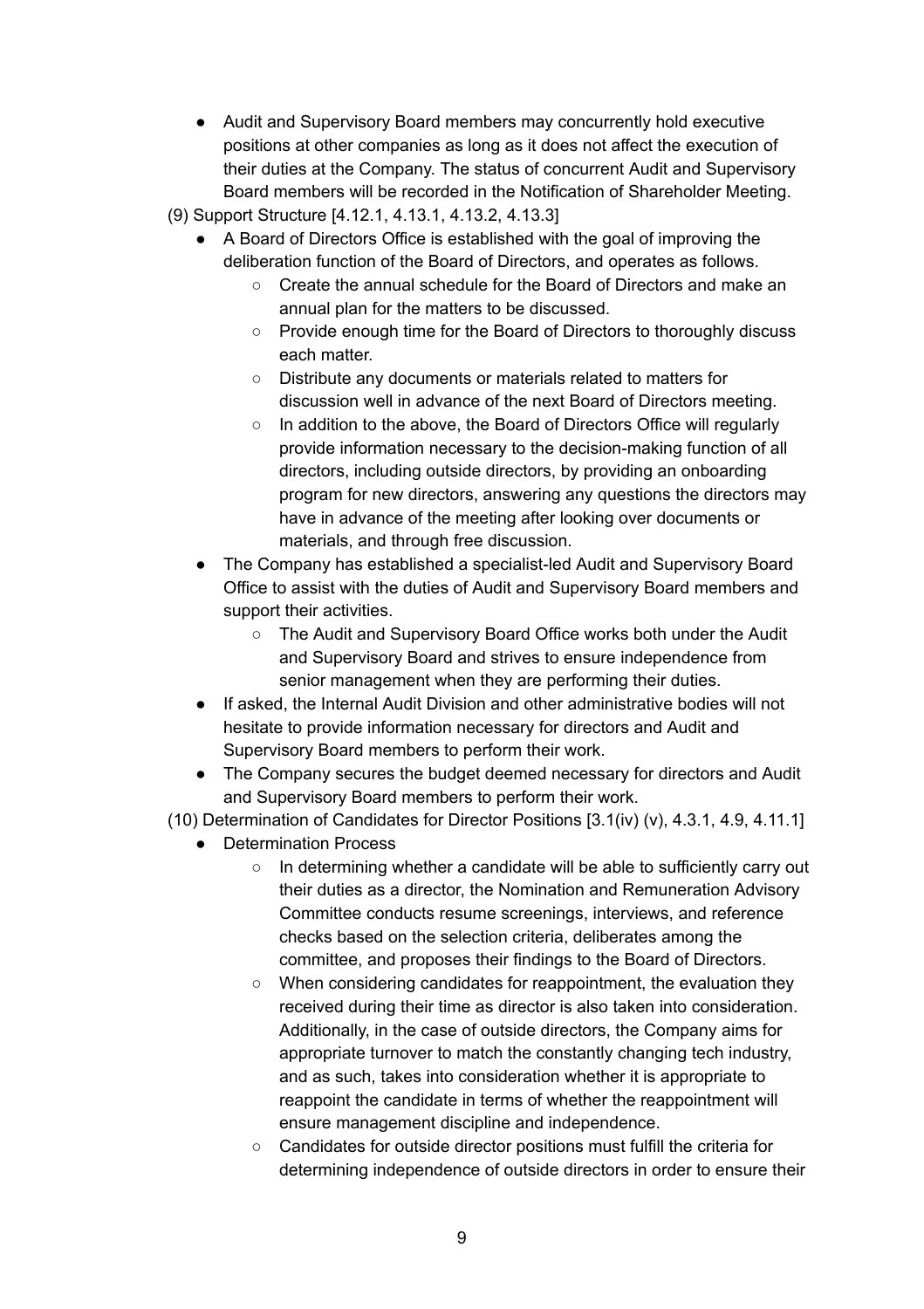independence. The criteria for determining independence of outside directors is determined by the Board of Directors and included in the appendix of this document.

- **Selection Criteria** 
	- Will to increase corporate value
		- Possesses strong interest in the Company's mission, desire to contribute, and ability to accomplish strategies
	- Knowledge, experience, and abilities
		- Meets the appropriate standards to serve as a director of a company aiming to become a global tech company
	- Personality and sense of ethics
		- Possesses an outstanding personality and ability to faithfully and sincerely carry out their duties
	- Compatibility with the Company's culture and values
		- Possesses a sense of values and knowledge necessary to embody the Company's culture and values
		- Willing to voice dissenting opinions to existing discussions in a constructive manner in order to contribute to better management decisions
	- Concurrent positions
		- Will not hold any positions at the Company's direct competitors at the time they are appointed director of the Company; will only hold concurrent positions within a reasonable extent
	- Diversity
		- Capable of contributing to management of the Company in terms of diversity, based on their career history, etc.
- (11) Dismissal of Directors [3.1(v), 4.3.1, 4.3.3]
	- If a director meets any of the following criteria, they will be considered for dismissal.
		- The director violates laws, ordinances, the Company's Articles of Incorporation, or any of the Group's other regulations, resulting in serious loss or disruption of work for the Company
		- The Company discovers that the director does not meet the criteria for selection
		- The director neglects their duties, resulting in significant harm to the Company's corporate value
		- The Company discovers that the director has unacceptable connections to anti-social forces
		- The director carries out conduct that violates public order and morals
		- A significant impediment to the director's ability to carry out their duties, such as health issues, etc., occurs
	- Decisions regarding dismissal of directors are deliberated fairly and rigorously by the Nomination and Remuneration Advisory Committee, resolved by the Board of Directors, and approved at a Shareholder Meeting.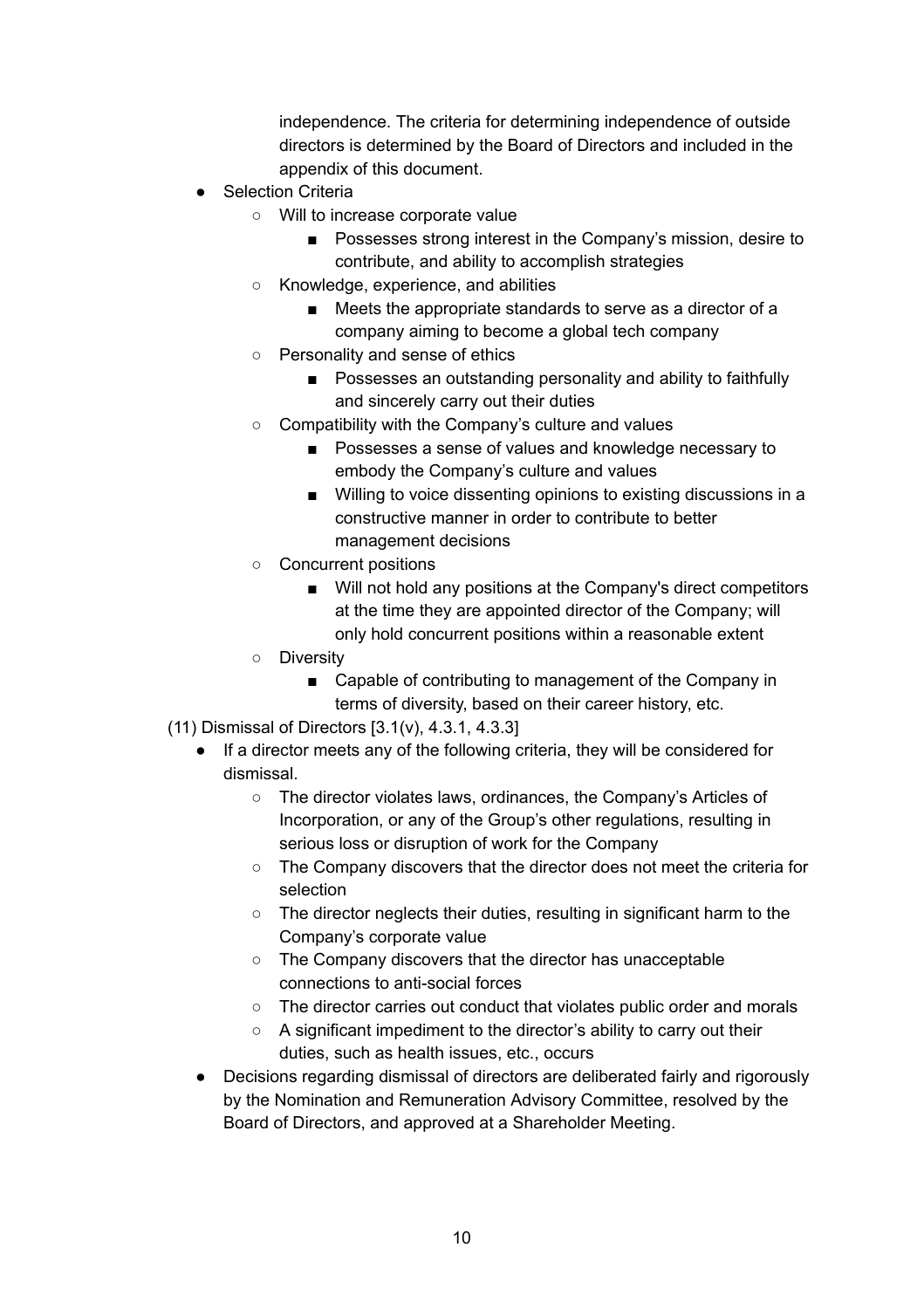- Decisions regarding dismissal of the representative director or a titled director are deliberated fairly and rigorously by the Nomination and Remuneration Advisory Committee and approved by the Board of Directors.
- (12) Director Remuneration [3.1(iii), 4.2, 4.2.1]
	- **Basic Policy** 
		- The Company's basic policy with regards to determining the remuneration of directors is to secure outstanding personnel at the global level as directors of the company and ensure that their supervisory functions are effective, taking into account that the primary duty of directors is to supervise the management of the Group as a whole, as well as to formulate and drive forward its global growth strategy over the medium to long term.
		- Remuneration of directors (excluding outside directors) consists of fixed remuneration and medium- to long-term incentive remuneration in the form of performance-linked stock options. The performance-linked stock options are set up with appropriate restrictions and conditions to maximize director performance and their willingness to contribute, and to provide incentives that encourage more appropriate risk-taking by linking shareholder value to remuneration.
		- Remuneration of outside directors consists of fixed remuneration only, so as to preserve their independence from the Company.
	- Policy on Determining Individual Remuneration Amounts for Fixed Remuneration (including policy on determining when remuneration, etc. is granted and conditions thereof)
		- In principle, fixed remuneration for directors of the Company is granted monthly and is determined by taking a comprehensive view of each director's duties, abilities, results, and contribution to the Company, and of the performance and economic situation of the Company, etc.
	- Details of Performance-Linked Stock Options and Policy on Determining Calculation Methods for Amount and Number Thereof (including policy on determining when remuneration, etc. is granted and conditions thereof)
		- Performance-linked stock options will be granted in accordance with Part 1, Section 4 ("4. Corporate Governance Status, etc."), Article 4-d of the Company's annual securities report.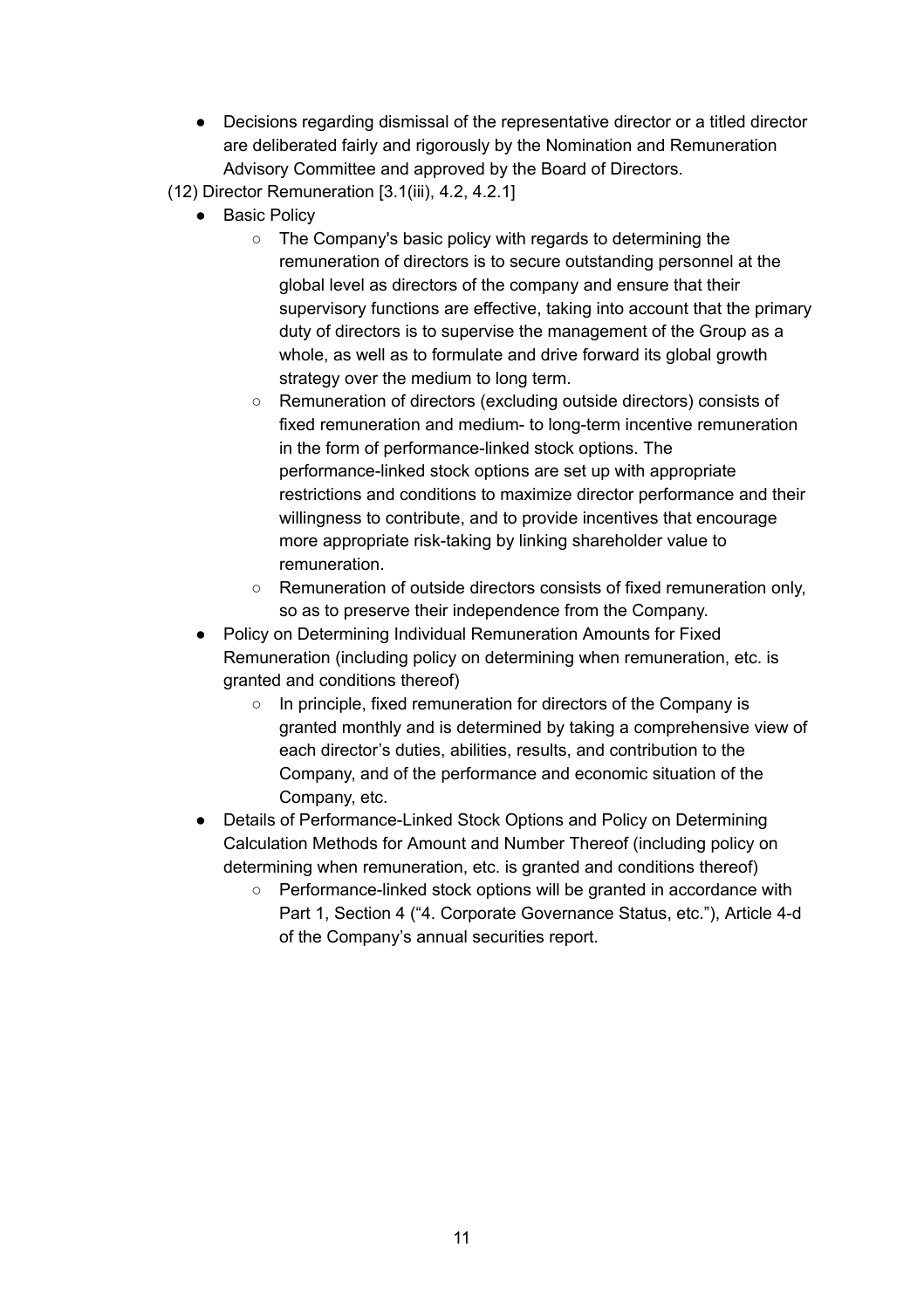- Policy on Determining Ratio of Fixed Remuneration and Performance-Linked Stock Options and Individual Remuneration, etc. of Directors, as well as Matters for Delegating Authority for All or Part Thereof to Directors or Other Third Parties
	- In the event the Board of Directors delegates authority to the representative director, in order to ensure the appropriateness of the remuneration plan and levels for directors as well as the independence, objectivity, and transparency of the decision process, the representative director consults with the Nomination and Remuneration Advisory Committee, of which a majority is outside directors. Through discussion, they determine the ratio of fixed remuneration and performance-linked stock options, as well as remuneration amounts (including non-monetary remuneration, etc.) of directors, by taking a comprehensive view of each director's duties, abilities, results, and contribution to the Company, and of the performance and economic situation of the Company, etc. When granting stock-based remuneration, the Board of Directors resolves the number of shares allocated to each individual after consulting with the Nomination and Remuneration Advisory Committee.

(13) Director Training [4.14, 4.14.1, 4.14.2]

- The Board of Directors establishes an internal system to provide the information and training necessary for directors and Audit and Supervisory Board members to appropriately carry out their roles and duties.
- When outside directors and outside Audit and Supervisory Board members are newly appointed, they undergo an onboarding program, which shares company information such as management principles, company culture, business activities, financial affairs, and organization information.
- After directors and Audit and Supervisory Board members are appointed, the Board of Directors continues to provide training opportunities relevant to each individual's duties, skills, experience, etc. and/or provide support for expenses thereof.

(14) Risk Management Policy [4.3, 4.3.4]

- In order to ensure that business is executed with the appropriate controls and appropriate risk-taking, the Board of Directors establishes policies such as a Basic Policy for Establishing Internal Control Systems, a Basic Compliance Policy, and a Basic Risk Management Policy. In addition to appropriately establishing internal controls and a risk management structure, the Board of Directors also regularly or as necessary receives reports regarding important compliance and risk management matters and provides supervision to ensure that such controls and structures function effectively.
- 4. Proper Collaboration with Non-Shareholder Stakeholders
	- (1) Initiatives Towards Sustainability [2, 2.3, 2.3.1, 3.1.3, 4, 4.2.2]
		- The Group believes that the earth's resources are the foundation upon which people build their lives and aims to create a circular economy in which these finite resources are used sparingly and all people can prosper. In order to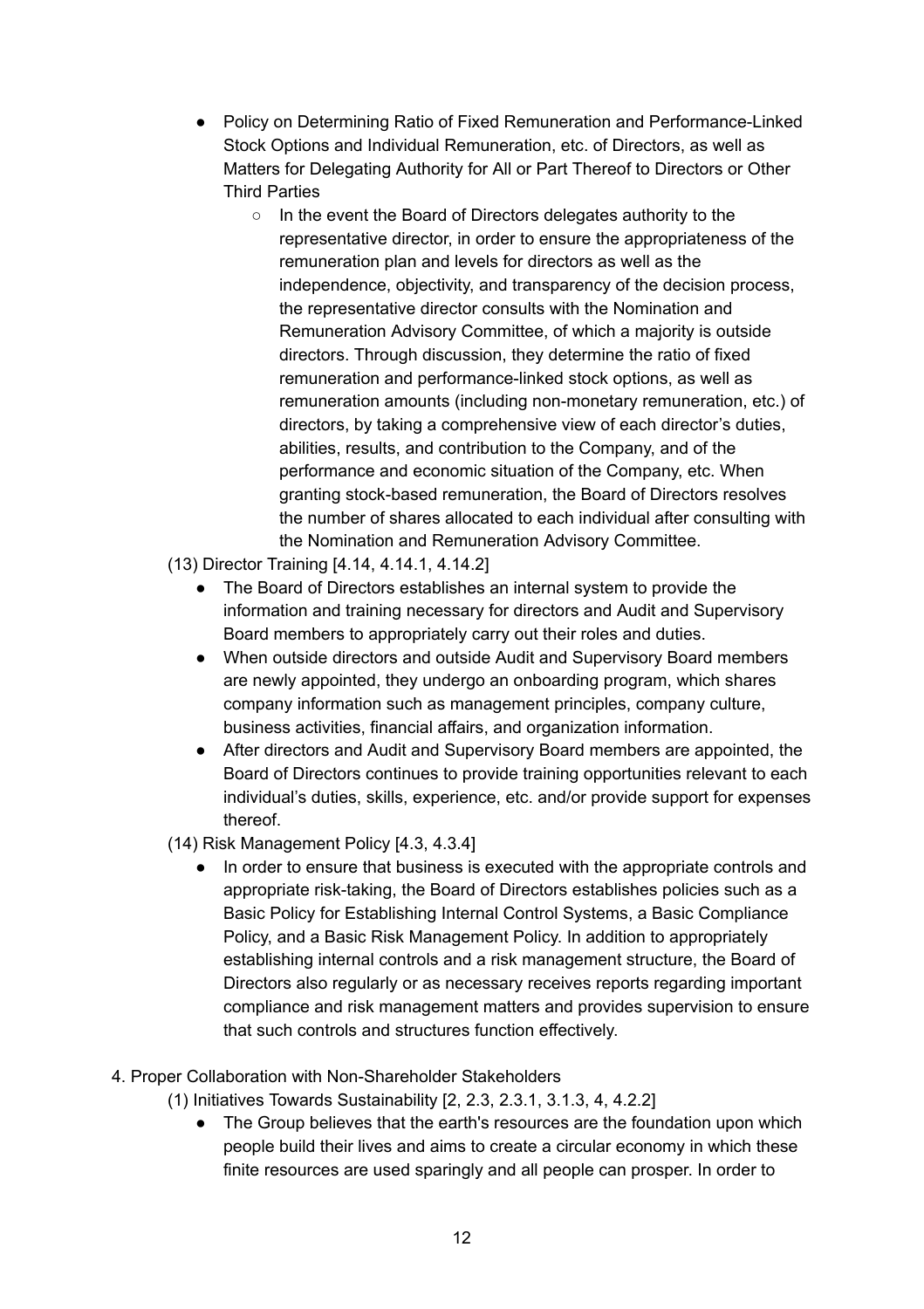achieve this goal, the Company believes that it is necessary to share these ideals and develop them not only within the Group, but together with various stakeholders such as users, business partners, local communities, and investors. The Company has established an ESG Committee to advise the Senior Executive Committee and actively takes on social and environmental problems and other topics related to sustainability.

- The ESG Committee sets the Group's material topics, KGIs, and KPIs, and works to achieve them under the supervision of the representative director and ESG officers. The Board of Directors supervises the appropriateness of the material topics, KGIs, and KPIs, as well as the process and results of each initiative.
- The Company discloses the Group's basic policy on sustainability, initiatives, and results as part of a sustainability report.
- (2) Ensuring Internal Diversity [2.4, 2.4.1]
	- The Group does not set gender ratio targets for the appointment of core talent. However, the Company sets quantitative KPIs for the hiring and appointment processes and creates mechanisms to ensure that all candidates receive equal opportunities regardless of their attributes. By doing so, the Company works to remediate structural inequality and disparities in human resources processes.
	- The Company discloses specific strategies to achieve the above point and talent development policies and work environment policies for ensuring diversity, as well as the progress and results thereof, as part of a sustainability report.
- (3) Internal Whistleblowing Hotline [2.5, 2.5.1]
	- As is defined in the Basic Policy for Internal Control Systems, the Group establishes an appropriate whistleblowing system to ensure that whistleblowers are able to convey information and/or sincere suspicions regarding illegal or inappropriate conduct or information disclosure without risk of being put at a disadvantage, as well as to ensure that such information and/or suspicions are objectively verified and used appropriately.